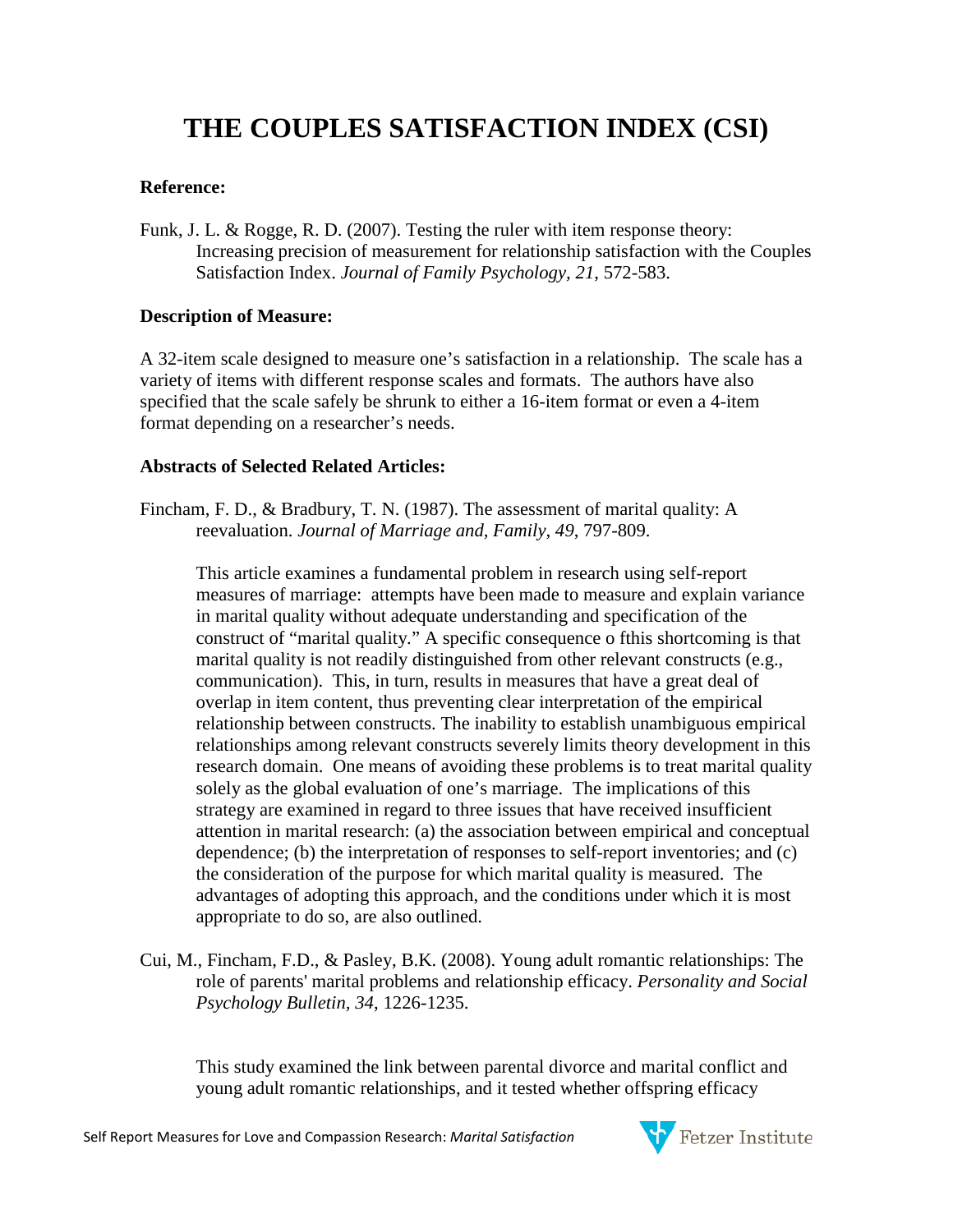beliefs and conflict mediate this association. Young adults  $(N = 358)$  provided data at three time points each separated by 7-week intervals. Results from structural equation modeling demonstrated that (a) parents' marital conflict, rather than parental divorce, was associated with offspring conflict behavior; (b) relationship efficacy mediated this association; and (c) conflict behavior, in turn, mediated the association between efficacy beliefs and the quality of offspring romantic relationships. These findings are discussed in terms of their implications for understanding the impact of parents' marital problems on romantic relationships in young adulthood. Their implications for preventive interventions and future research are also outlined.

Fincham, F.D., Cui, M., Braithwaite, S.R., & Pasley, K. (2008). Attitudes towards intimate partner violence in dating relationships*. Psychological Assessment, 20*, 260-269.

Prevention of intimate partner violence on college campuses includes programs designed to change attitudes, and hence, a scale that assesses such attitudes is needed. Study 1 (*N* \_ 859) cross validates the factor structure of the Intimate Partner Violence Attitude Scale—Revised using exploratory factor analysis and presents initial validity data on the scale. In Study 2 (*N* \_ 687), the obtained threefactor structure (Abuse, Control, Violence) is tested using confirmatory factor analysis, and it is shown to be concurrently related to assault in romantic relationships and to predict psychological aggression 14 weeks later. The findings are discussed in the context of how understanding and modifying attitudes assessed by the Intimate Partner Violence Attitude Scale—Revised may improve interventions aimed at reducing intimate partner violence.

## **Scale:**

1. Please indicate the degree of happiness, all things considered, of your relationship.

| Extremely<br>Jnhappy | Fairly<br>Jnhappv | <i>ittle</i><br>Inhappy | Нарру | Very<br>Happy | Extremely<br>Happy | Perfect |
|----------------------|-------------------|-------------------------|-------|---------------|--------------------|---------|
|                      |                   |                         |       |               |                    |         |

Most people have disagreements in their relationships. Please indicate below the approximate extent of agreement or disagreement between you and your partner for each item on the following list.

|                                  | Always | Almost | Occasion | Frequentl | Almost   | Always   |
|----------------------------------|--------|--------|----------|-----------|----------|----------|
|                                  | Agree  | Always | ally     |           | Always   | Disagree |
|                                  |        | Agree  | Disagree | Disagree  | Disagree |          |
| 2. Amount of time spent together |        |        |          |           |          |          |
| 3. Making major decisions        |        |        |          |           |          |          |
| 4. Demonstrations of affection   |        |        |          |           |          |          |

Self Report Measures for Love and Compassion Research: *Marital Satisfaction* 

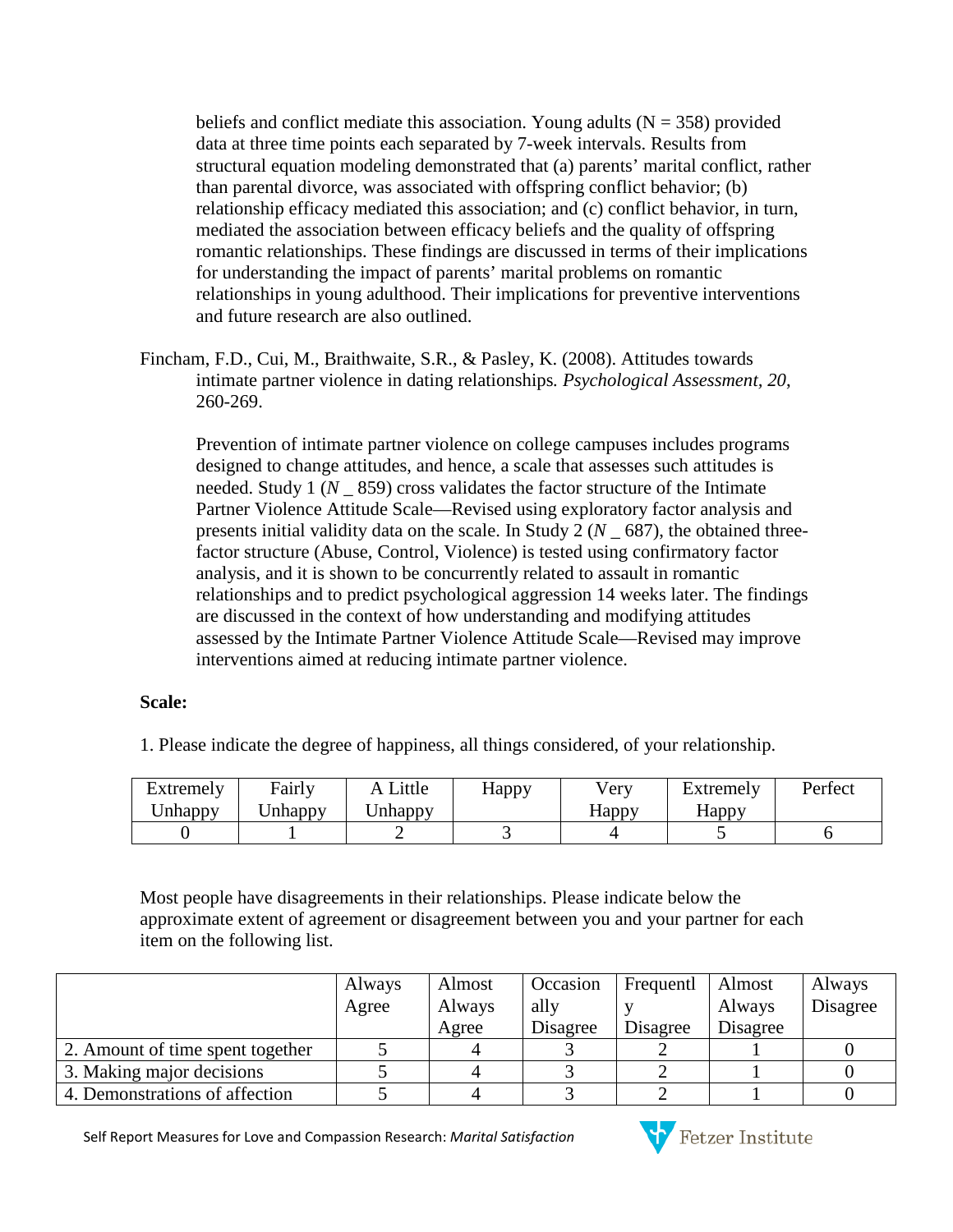|                                   | All the<br>Time | Most of<br>the Time | More<br>often than | Occasion<br>ally | Rarely | <b>Never</b> |
|-----------------------------------|-----------------|---------------------|--------------------|------------------|--------|--------------|
|                                   |                 |                     | <b>Not</b>         |                  |        |              |
| 5. In general, how often do you   |                 |                     |                    |                  |        |              |
| think that things between you and |                 |                     |                    |                  |        |              |
| your partner are going well?      |                 |                     |                    |                  |        |              |
| 6. How often do you wish you      |                 |                     |                    |                  |        |              |
| hadn't gotten into this           |                 |                     |                    |                  |        |              |
| relationship?                     |                 |                     |                    |                  |        |              |

|                                       | Not at all     | A little       | Somewhat       | Mostly         | Almost             | Completely     |
|---------------------------------------|----------------|----------------|----------------|----------------|--------------------|----------------|
|                                       | True           | True           | True           | True           | Completely<br>True | True           |
| 7. I still feel a strong connection   | $\overline{0}$ | $\mathbf{1}$   | $\overline{2}$ | 3              | 4                  | 5              |
| with my partner                       |                |                |                |                |                    |                |
| 8. If I had my life to live over, I   | $\theta$       | $\mathbf{1}$   | $\overline{2}$ | $\overline{3}$ | $\overline{4}$     | 5              |
| would marry (or live with/date) the   |                |                |                |                |                    |                |
| same person                           |                |                |                |                |                    |                |
| 9. Our relationship is strong         | $\mathbf{0}$   | $\mathbf{1}$   | $\overline{2}$ | 3              | $\overline{4}$     | 5              |
| 10. I sometimes wonder if there is    | 5              | $\overline{4}$ | 3              | $\overline{2}$ | $\mathbf{1}$       | $\overline{0}$ |
| someone else out there for me         |                |                |                |                |                    |                |
| 11. My relationship with my           | $\overline{0}$ | $\mathbf{1}$   | $\overline{2}$ | $\overline{3}$ | $\overline{4}$     | 5              |
| partner makes me happy                |                |                |                |                |                    |                |
| 12. I have a warm and comfortable     | $\overline{0}$ | $\mathbf{1}$   | $\overline{2}$ | $\overline{3}$ | $\overline{4}$     | 5              |
| relationship with my partner          |                |                |                |                |                    |                |
| 13. I can't imagine ending my         | $\overline{0}$ | $\mathbf{1}$   | $\overline{2}$ | 3              | $\overline{4}$     | 5              |
| relationship with my partner          |                |                |                |                |                    |                |
| 14. I feel that I can confide in my   | $\overline{0}$ | $\mathbf{1}$   | $\overline{2}$ | $\overline{3}$ | $\overline{4}$     | 5              |
| partner about virtually anything      |                |                |                |                |                    |                |
| 15. I have had second thoughts        | $\overline{5}$ | $\overline{4}$ | 3              | $\overline{2}$ | $\mathbf{1}$       | $\overline{0}$ |
| about this relationship recently      |                |                |                |                |                    |                |
| 16. For me, my partner is the         | $\overline{0}$ | $\mathbf{1}$   | $\overline{2}$ | 3              | $\overline{4}$     | 5              |
| perfect romantic partner              |                |                |                |                |                    |                |
| 17. I really feel like part of a team | $\overline{0}$ | $\mathbf{1}$   | $\overline{2}$ | 3              | $\overline{4}$     | 5              |
| with my partner                       |                |                |                |                |                    |                |
| 18. I cannot imagine another          | $\overline{0}$ | $\mathbf{1}$   | $\overline{2}$ | $\overline{3}$ | $\overline{4}$     | 5              |
| person making me as happy as my       |                |                |                |                |                    |                |
| partner does                          |                |                |                |                |                    |                |

|                                 | Not at All $\mid$ A little | Somewhat   Mostly | Almost     | Completely |
|---------------------------------|----------------------------|-------------------|------------|------------|
|                                 |                            |                   | completely |            |
| 19. How rewarding is your       |                            |                   |            |            |
| relationship with your partner? |                            |                   |            |            |
| 20. How well does your partner  |                            |                   |            |            |
| meet your needs?                |                            |                   |            |            |

Self Report Measures for Love and Compassion Research: *Marital Satisfaction*